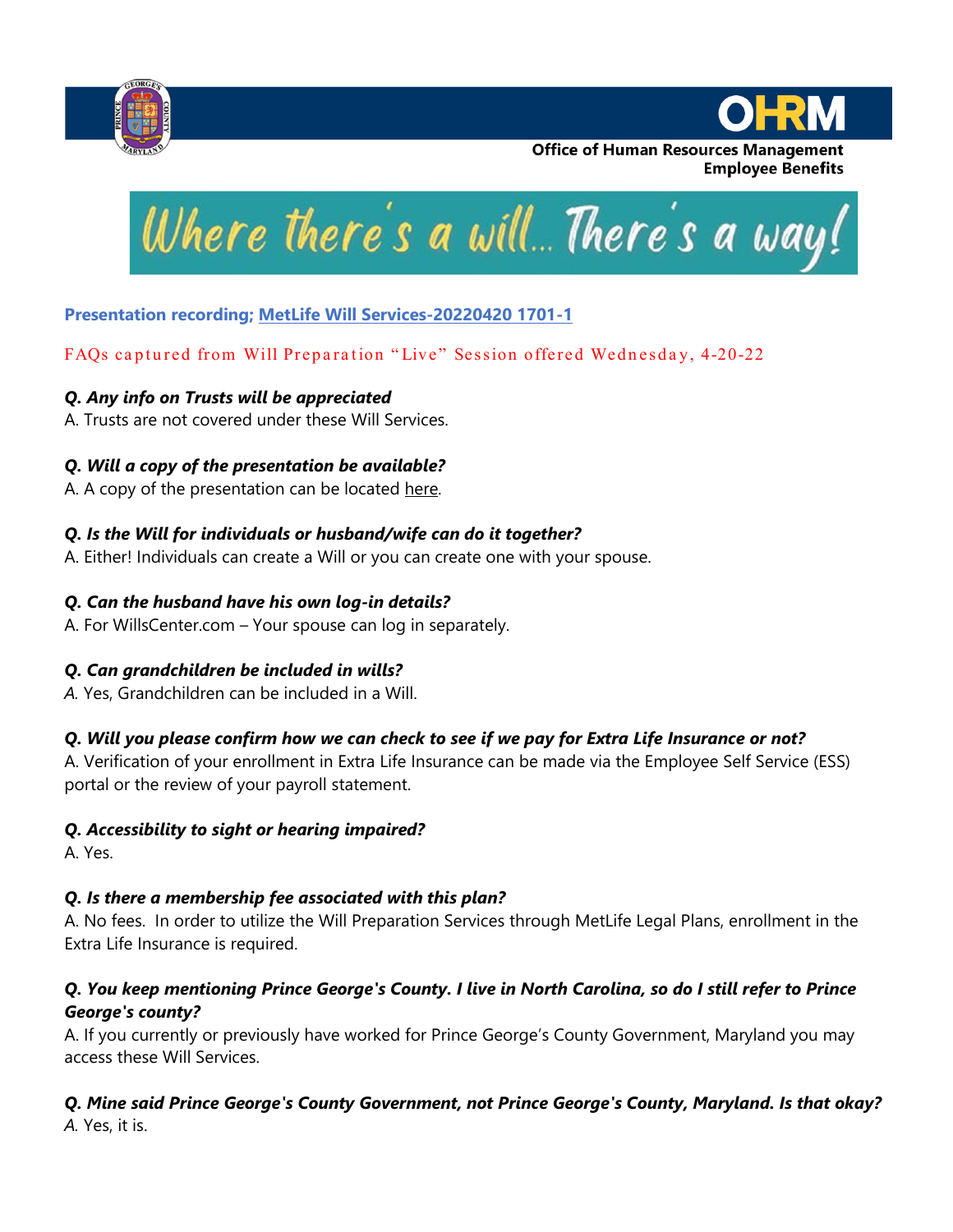#### *Q. In order to take advantage of this you have to take out the "extra" life insurance?*

A. In order to utilize Will Preparation through MetLife Legal Plans you need to enroll in Extra Life. If you are not enrolled in Extra Life Insurance, you may utilize WillsCenter.com.

#### *Q. Can I enroll in Extra Life insurance now or only during our open enrollment period?*

A. During Annual Open Enrollment Season which occurs October 17<sup>th</sup> through October 31<sup>st</sup> for the 2023 season for active employees.

#### *Q. Is this whole or term life insurance?*

A. The available coverage through Prince George's County Government is Term Life Insurance.

# *Q. If I'm retired and live outside of PG County, will I Ibe able to exercise this?*

A. If you are a Retiree who previously worked for PG County Government, yes you can use WillsCenter.com.

# *Q. So after we go online and complete the will it will get registered automatically?*

A. No, once you complete building the Will online, you will print/save and will need to follow the state requirements for having it signed, witnessed or notarized.

#### *Q. Can you still use the WillsCenter if you are currently married but in process of divorce? Or should I wait until after divorce to complete my will?*

A. Please review with your divorce attorney on appropriate timing to draft a Will.

#### *Q. Can you please share the other website address that you should use if you do have Extra Life Insurance?*

*A.* legalplans.com/estateplanning.

# *Q. Are LTGF employees eligible?*

A. LTGF employees are not eligible, as Basic Life Insurance and Extra Life Insurance are not a benefit outlined in the contracts for Limited Term Grant Funded positions.

# *Q. What if you already have a notarized will. Is there a way to upload it to the website?*

A. The website will not store previously completed Wills, as it is designed to help you create an original or new Will.

#### *Q. How is the will registered after we complete and download?*

A. The final notarized Will must be filed with your county's Registrar of Wills.

#### *Q. What is the main advantage of using the MetLife Legal Plan as opposed to the Willscenter.com if you were using the digital questionnaire for both?*

A. MetLife Legal Plans provides you with the opportunity to use a local in-network attorney if needed to create any Will or Estate documents.

# *Q. Can you use your personal email to enter or is the county email required?*

A. Please use your personal email address to register at both Willscenter.com and legalplans.com/estateplanning.

# *Q. If we set one up digitally, can we have an attorney review it?*

A. Yes, most definitely.